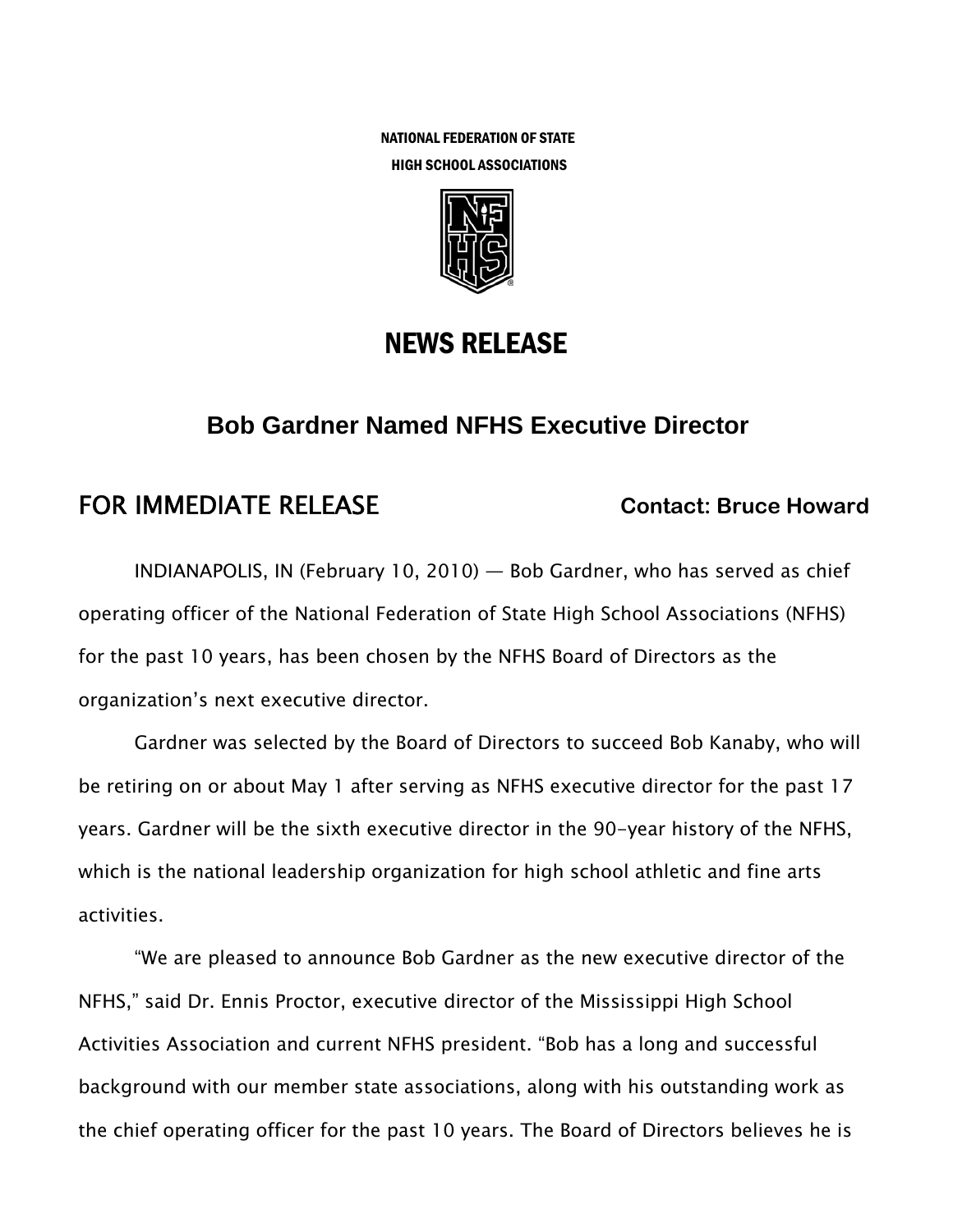the ideal candidate to continue to move this organization forward in the years to come."

Gardner, 61, has been involved in high school athletics in the state of Indiana throughout his entire 40-year career in secondary education. He started as a teacher and coach in 1970 and concluded as commissioner of the Indiana High School Athletic Association (IHSAA) for five years prior to joining the NFHS staff in 2000.

From 1970 to 1978, Gardner was an English teacher and coach at West Washington High School, Milan High School and Scottsburg High School. He coached football, basketball, baseball and track, and also served as athletic director at Scottsburg.

In 1978, Gardner began his high school administrative career, serving as principal of Milan Junior-Senior High School and was named superintendent of the Milan Community Schools. While at Milan, Gardner was a member of the IHSAA Board of Directors.

Gardner joined the IHSAA staff as assistant commissioner in 1985 and served 10 years in that role prior to becoming commissioner in 1995.

Among his notable accomplishments at the IHSAA, Gardner led the change in the IHSAA football playoffs to permit participation by all schools, negotiated the association's largest corporate sponsorship agreement in history with Indiana Farm Bureau Insurance and led the transition to multiple classes in team sports. He also was instrumental in the IHSAA winning a landmark Indiana Supreme Court case affirming the restitution rule and a Federal Court case protecting the state's right to enforce eligibility standards.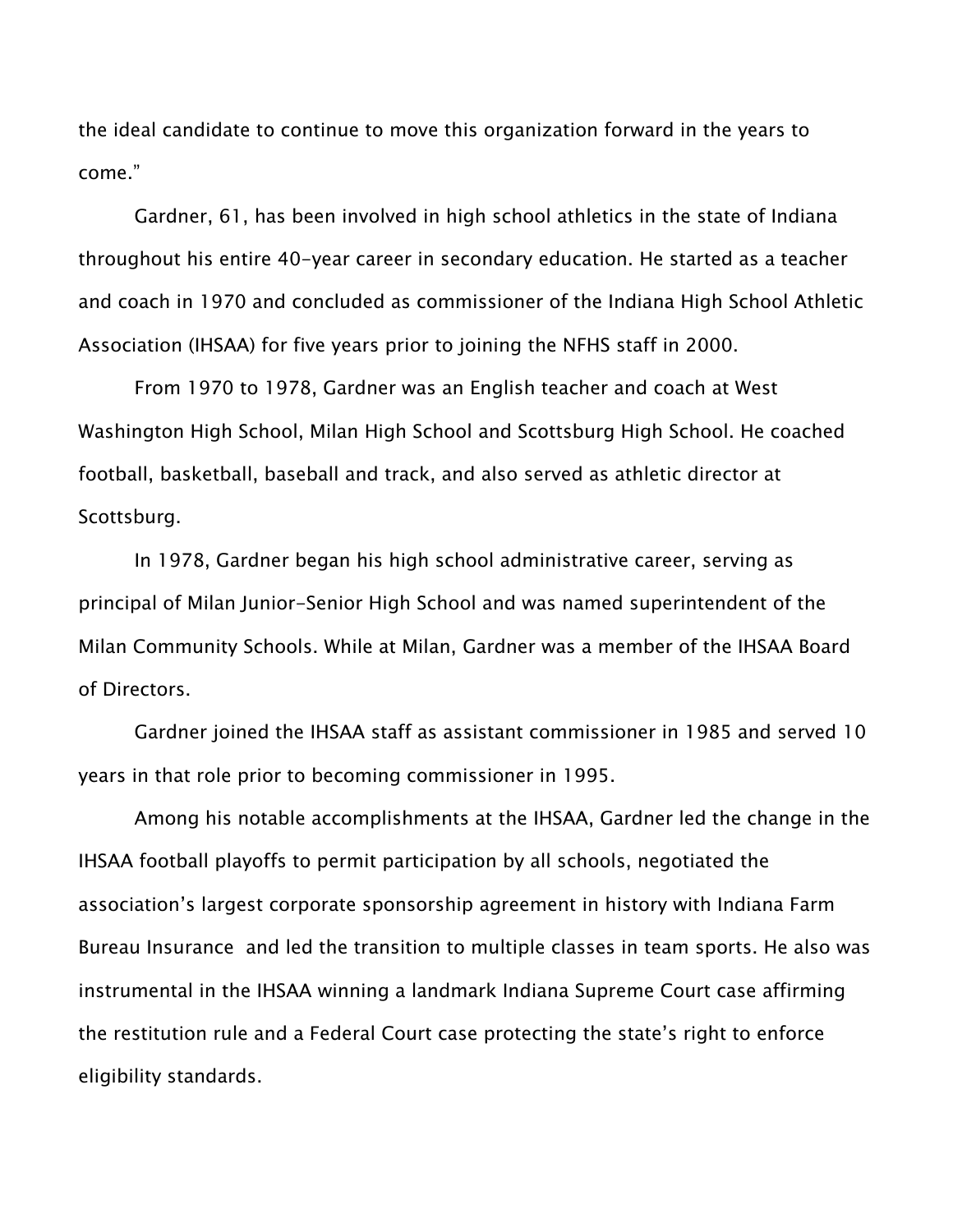During his years with the IHSAA, Gardner was a voting member of the NFHS Football Rules Committee and served on the NFHS Football Officials Manual Committee. He also chaired the Fiscal/Funding Subcommittee of the NFHS Strategic Planning Committee.

As chief operating officer of the NFHS since July 1, 2000, Gardner has chaired the NFHS Rules Review Committee, an internal committee composed of all NFHS rules editors. He has been responsible for NFHS insurance programs and the NFHS committee nomination process. He represented the NFHS on the NCAA Anti-Gambling Task Force, has been a presenter at numerous state and national meetings, and has served on the USA Football Board of Directors.

Gardner, who earned his bachelor's degree from the University of Evansville (Indiana) and his master's and Ed.S. degrees from Ball State University in Muncie, Indiana, previously served on the USA Basketball Board of Directors and the Indiana Sports Corporation Board of Directors, and he is a member of the Indiana High School Wrestling Hall of Fame.

Previous executive directors of the NFHS were L.W. Smith (1920-27), C.W. Whitten (1927-40), H.V. Porter (1940-58), Cliff Fagan (1958-77), Brice Durbin (1977- 93) and Bob Kanaby (1993-2010).

**###** 

### About the National Federation of State High School Associations (NFHS)

The NFHS, based in Indianapolis, Indiana, is the national leadership organization for high school sports and fine arts activities. Since 1920, the NFHS has led the development of education-based interscholastic sports and fine arts activities that help students succeed in their lives. The NFHS sets